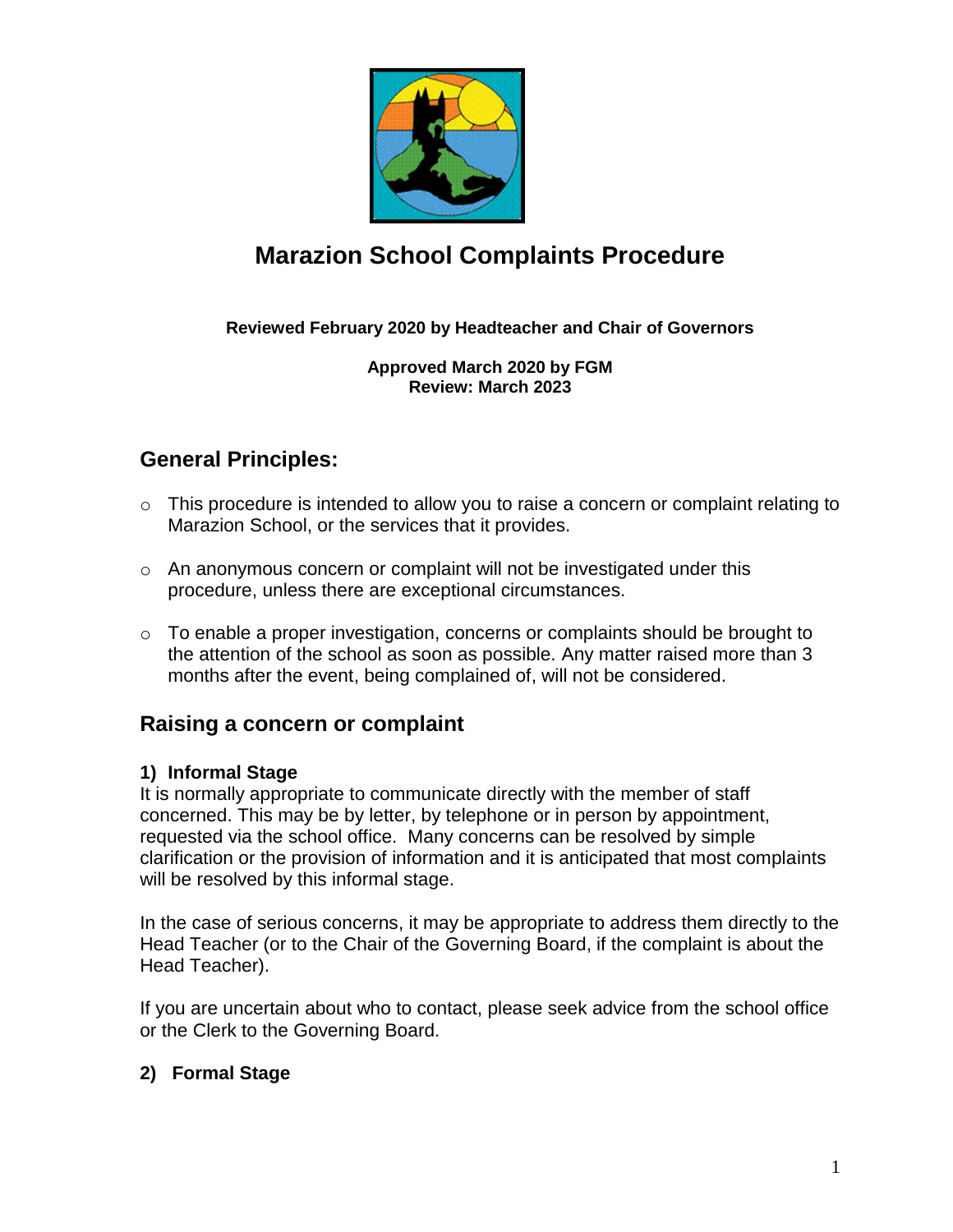If your concern or complaint is not resolved at the informal stage you may choose to put the complaint in writing and pass it to the Head Teacher, who will be responsible for ensuring that it is investigated appropriately. If the complaint is about the Head Teacher, your complaint should be passed to the Clerk to the Governing Board, for the attention of the Chair of the Governing Board.

A Complaint Form is provided to assist you in the appendix. You should include details which might assist the investigation, such as names of potential witnesses, dates and times of events, and copies of relevant documents.

It is very important that you include a clear statement of the actions that you would like the school to take to resolve your concern. Without this, it is much more difficult to proceed.

Please pass the completed form, in a sealed envelope to the school office. The envelope should be addressed to the Head Teacher, or to the Clerk to the Governing Board, as appropriate.

The Head Teacher (or Chair) may invite you to a meeting to clarify your concerns and to explore the possibility of an informal resolution. If you accept that invitation, you may be accompanied by a friend, if you wish, to assist you in explaining the nature of your concerns.

It is possible that your complaint will be resolved through a meeting with the Head Teacher (or Chair). If not, arrangements will be made for the matter to be fully investigated, using the appropriate procedure. In any case you should learn in writing, usually within 5 days of the school receiving your formal complaint, of how the school intends to proceed. This notification should include an indication of the anticipated timescale.

Any investigation will begin as soon as possible and, when it has been concluded, you will be informed in writing of its conclusion.

If you are not satisfied with the manner in which the process has been followed, you may request that the governing body reviews the process followed by the school, in handling the complaint. Any such request must be made in writing to the Clerk to the Governing Board, within 10 school days of receiving notice of the outcome, and include a statement specifying any perceived failures to follow the procedure. The procedure described below will be followed. A Review Request form is provided in the appendix.

#### **Review Process**

Any review of the process followed by the school will be conducted by a panel of 3 members of the governing body. This will usually take place within 10 school days of receipt of your request.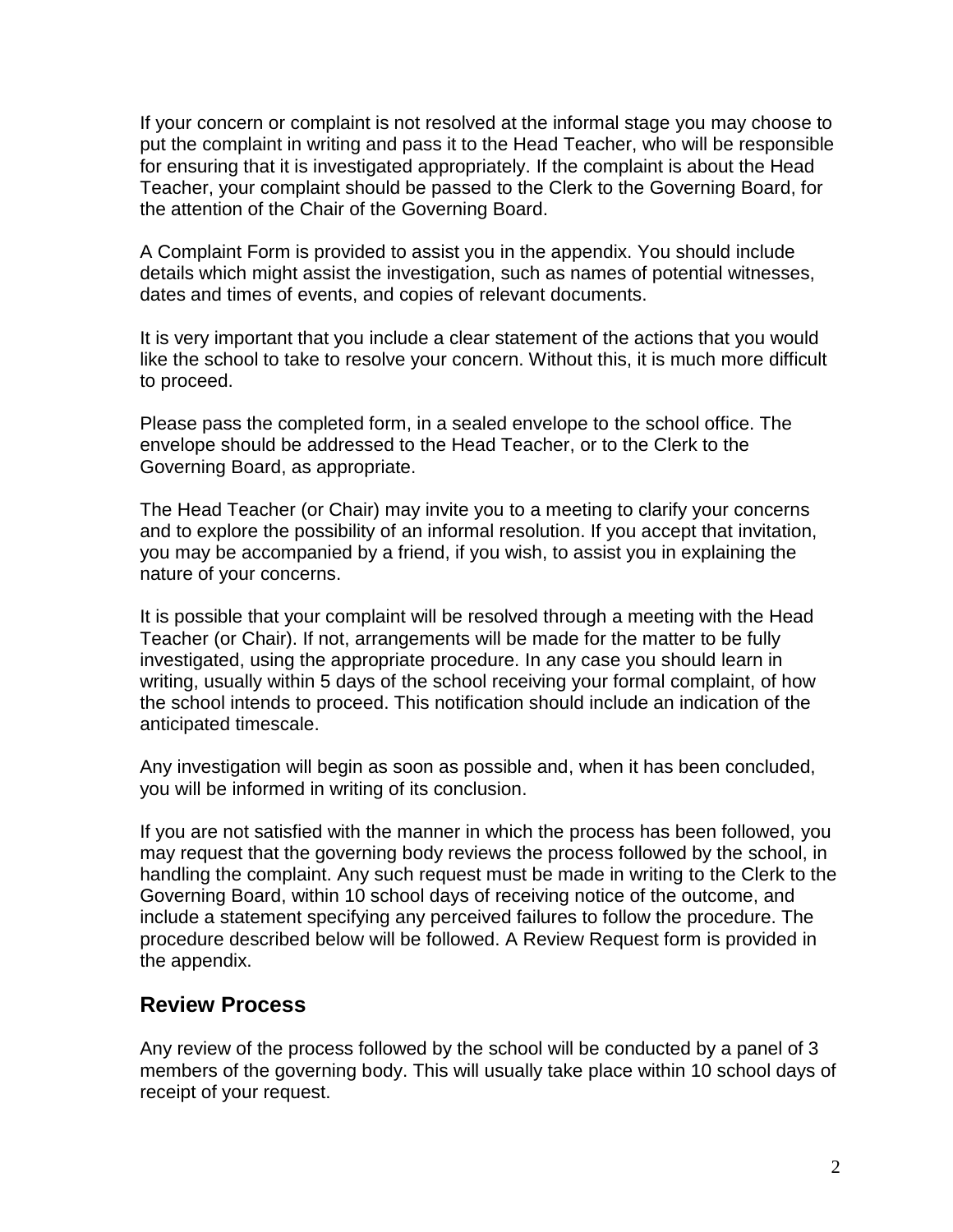The review will normally be conducted through a consideration of written submissions, but reasonable requests to make oral representations should be considered sympathetically.

#### **Notification of the panel's decision**

The Chair of the panel will ensure that you are notified of the panel's decision, in writing, with the panel's response (including the reasons for the decision) within 10 days of the decision.

### **Final Stage of Appeal**

The final stage of appeal is to the Secretary of State for Education.

If need to write to The School Complaints Unit (SCU) at:

Ministerial and Public Communications Division Department for Education Piccadilly Gate Store Street **Manchester** M1 2WD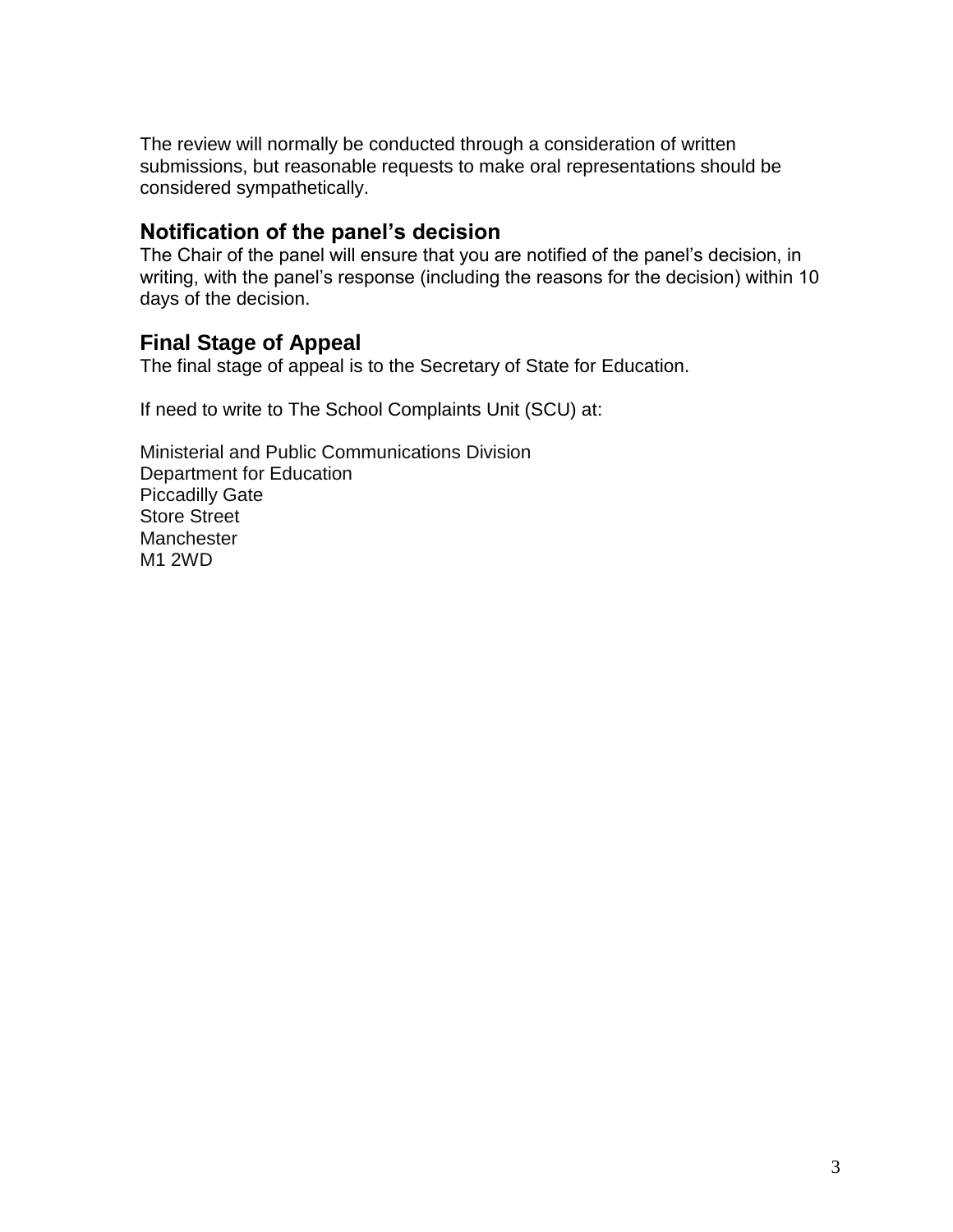### **Marazion School: Meeting Request Form**

I wish to meet...............................................to discuss the following matter:

Dates/times when it would be most convenient for a meeting:

Your name:

Relationship with school (e.g. parent of a pupil on the school roll):

Pupil's name (if relevant to the matter to be discussed)

Your Address:

Telephone numbers Daytime: Evening:

**Signed ............................................................ Date ..............................**

| [Please complete this form and return it to the school office] |
|----------------------------------------------------------------|
|----------------------------------------------------------------|

| School use:         |                     |  |
|---------------------|---------------------|--|
| Date Form received: | Date response sent: |  |
| Received by:        | Response sent by:   |  |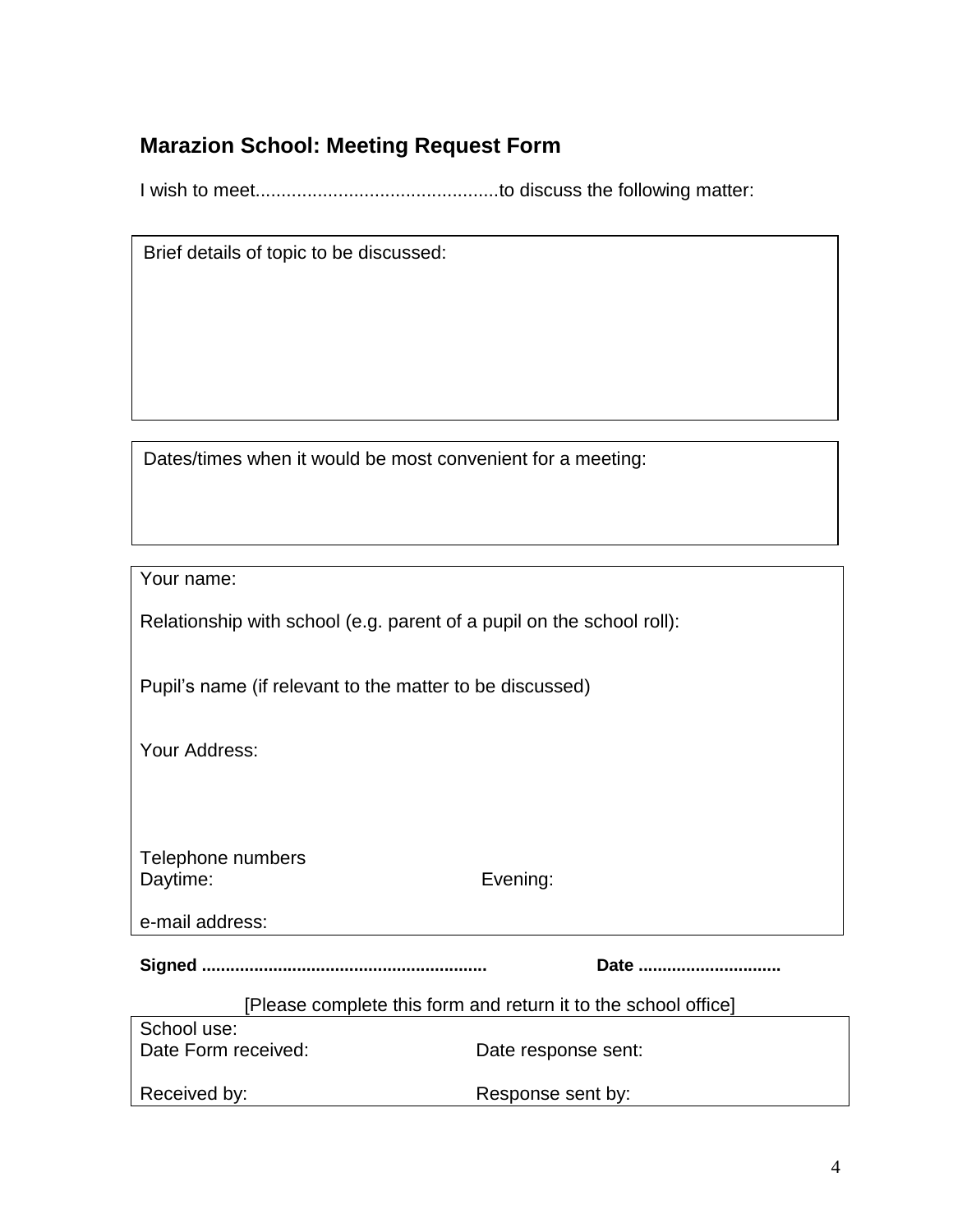## **Marazion School Formal Complaint Form**

Please complete this form and return it, via the school office, to the Head Teacher (or Clerk to the governing body), who will acknowledge its receipt and inform you of the next stage in the procedure.

| Relationship with school (e.g. parent of a pupil on the school roll):<br>Pupil's name (if relevant to your complaint): |                                                                                     |  |  |  |
|------------------------------------------------------------------------------------------------------------------------|-------------------------------------------------------------------------------------|--|--|--|
|                                                                                                                        |                                                                                     |  |  |  |
|                                                                                                                        |                                                                                     |  |  |  |
| Telephone numbers<br>Daytime:                                                                                          | Evening:                                                                            |  |  |  |
| e-mail address:                                                                                                        |                                                                                     |  |  |  |
| etc), to allow the matter to be fully investigated.:                                                                   | Please give concise details of your complaint, (including dates, names of witnesses |  |  |  |
| You may continue on separate paper, or attach additional documents, if you wish.                                       |                                                                                     |  |  |  |
| Number of Additional pages attached =                                                                                  |                                                                                     |  |  |  |